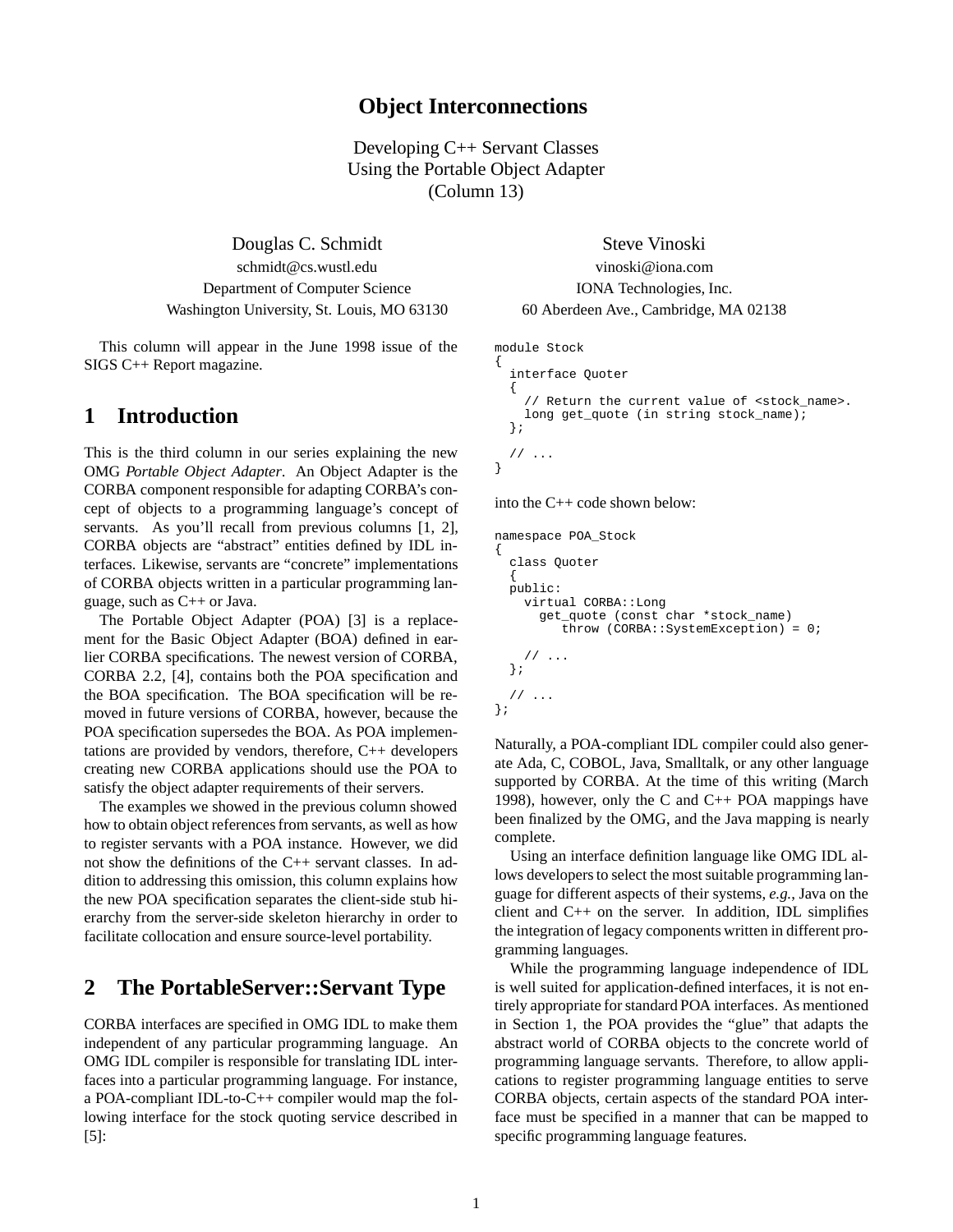The POA specification introduces a new OMG IDL type that allows programming language-specific entities, such as Java objects or pointers to  $C_{++}$  instances, to be defined as part of the language-independent POA IDL specification. This new type is denoted by the new native keyword. The native keyword provides a language-specific "escape" from IDL. In this respect, it is similar to the C++ keyword asm, which provides a CPU-specific "escape" to allow embedded assembly language instructions in a C++ program. However, the native keyword is only intended for use by the OMG to help specify core CORBA interfaces. Thus, it is not meant for use by application developers.

The first and foremost use of native is to define the Servant type, which is the basis for all skeletons. Servant is defined in the POA's PortableServer module as follows:

```
module PortableServer
{
  native Servant;
  // ...
};
```
The native construct is similar to a typedef in that it introduces a new typename. Unlike typedef, however, native expresses the fact that the new type is defined *outside* of OMG IDL *for each programming language*.

In the POA mapping of IDL-to-C++, the Servant type is defined as follows:

```
namespace PortableServer
{
  class ServantBase
  {
 public:
    // Virtual destructor ensures correct
    // deletion semantics.
    virtual ˜ServantBase (void);
    // Returns the default POA for each Servant.
    virtual POA_ptr _default_POA (void);
 protected:
    // Make ServantBase an ''abstract class.''
    ServantBase (void);
  };
  typedef ServantBase *Servant;
  // ...
}
```
In C++, the Servant type is defined as a pointer to a ServantBase, which serves as the base class from which all servant classes are (indirectly) derived. All C++ servant classes implement IDL interfaces. Before we can show an example of an application-defined C++ servant class definition, however, we need to supply an IDL interface to base it on.

# **3 A User-Defined Servant Class**

The IDL interface shown below was first shown in [5]. It defines a Quoter Factory that creates instances of the Quoter interface shown in Section 2.

```
// IDL
module Stock
{
  // ...
  interface Quoter_Factory
  {
    // Factory method that creates the
    // <Quoter> specified by <name>.
    Quoter create_quoter (in string name);
 };
};
```
The create quoter operation is a factory method [6] that returns an object reference to a Quoter service specified by its name. As usual, this interface has been simplified to concentrate our focus on C++ servant class definitions. Production quality IDL interfaces would define exceptions that could be raised if run-time errors occurred.

#### **3.1 Inheritance-Based Servant**

An application might define a C++ servant class for the Quoter Factory interface as follows:

```
class My Ouoter Factory :
 public POA_Stock::Quoter_Factory
{
public:
  My_Quoter_Factory (void);
  ˜My_Quoter_Factory (void);
  virtual Stock::Quoter_ptr create_quoter
      (const char *name)
    throw (CORBA::SystemException);
};
```
There are several interesting features to note about the My Quoter Factory class:

**1. Standardized naming for the base class:** A significant improvement of the POA specification over the BOA is that the names of skeletons are finally standardized. In general, the POA specification mandates that server-side names are formed by prepending "POA " to the name of the outermost scope. For example, the C++ namespace generated by the IDL compiler for the Stock module is POA Stock. Likewise, the name of the generated skeleton class corresponding to the Quoter Factory interface must be "Quoter Factory" since it's already scoped by the POA Stock namespace. If the Quoter Factory interface were defined at global scope instead of within a module, however, its corresponding C++ class would be named "POA Quoter Factory." Section 4 describes how these naming rules facilitate pure clients and collocation optimizations.

**2. Exception specifications:** Each method explicitly declares the CORBA exception types it is allowed to throw. The operation declared in our Quoter Factory interface does not raise any user-defined exceptions. Therefore, our C++ exception specifications only allow CORBA system exceptions to be raised since they can be thrown by all OMG IDL operations.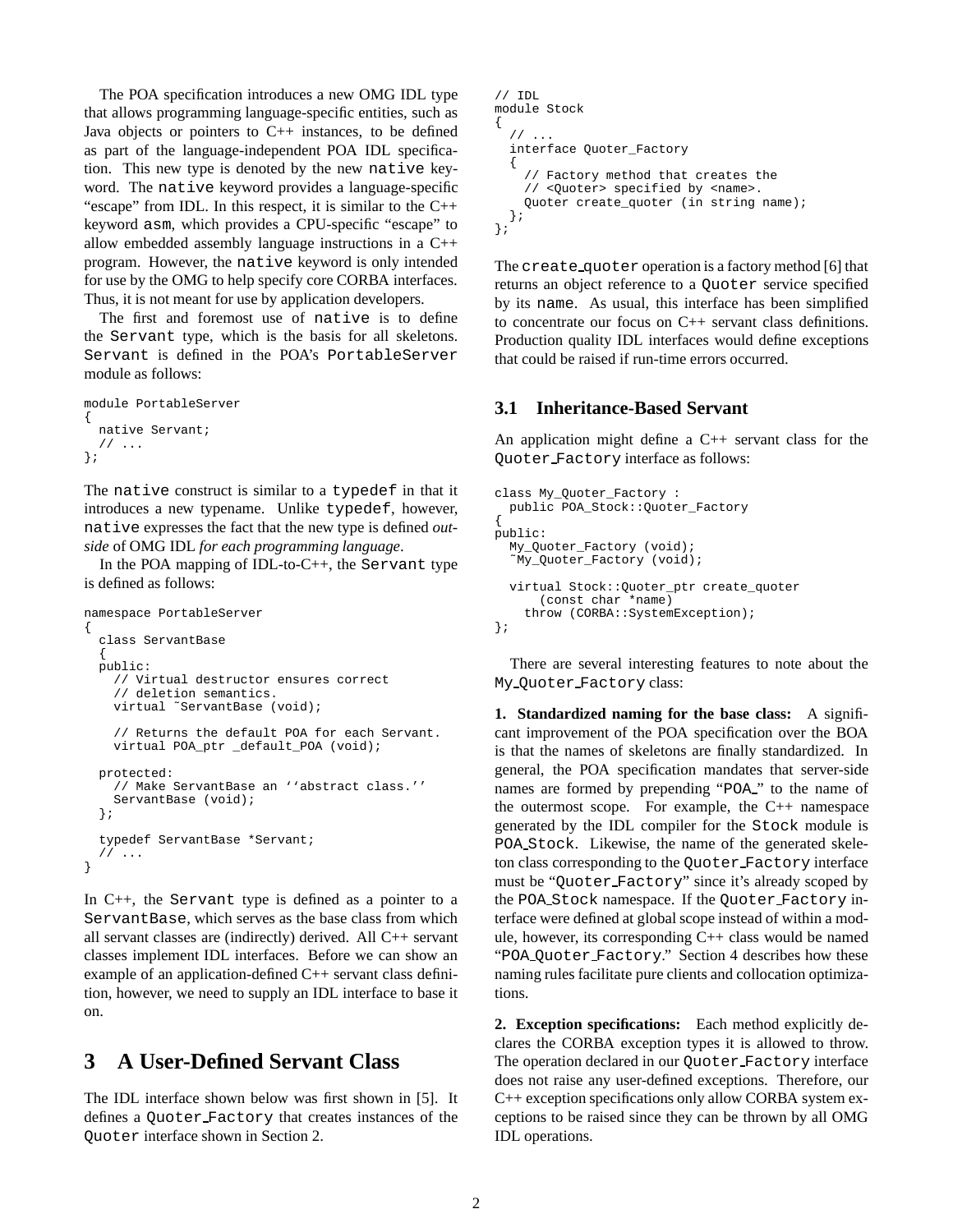The My Quoter Factory servant class uses the *inheritance-based approach* to servant class definition, which is an example of the "class form" of the Adapter pattern[6]. As shown in Figure 1, the application derives a concrete class from the abstract skeleton base class, in this case named Quoter Factory from the POA Stock namespace, generated by the IDL compiler. Each pure vir-



Figure 1: The Class Form of the Adapter Pattern

tual method, *i.e.*, create quoter, inherited from the base class must be overridden and implemented by the application servant class.

#### **3.2 Tie-Based Servant**

Another way to define a C++ servant is to use delegation, *i.e.*, the "object form" of the Adapter pattern[6], instead of inheritance. The POA specification calls this the "tie" approach<sup>1</sup> because the C++ instance being delegated to is "tied" into the servant. As shown in Figure 2, the servant class is actually a C++ parameterized type that itself derives from the abstract skeleton base class, *e.g.*, Quoter Factory from the POA Stock namespace. This tie class overrides all skeleton pure virtual methods so they delegate to another C++ object, called the "tied object," which is supplied by the application.

The following illustrates code that might be generated by an IDL compiler using the tie approach<sup>2</sup>:

```
namespace POA_Stock
{
  /template <class T>
  class Quoter_Factory_tie : public Quoter_Factory
```


Figure 2: The Object Form of the Adapter Pattern

```
{
public:
  // = Initialization/termination methods.
  Quoter_Factory_tie (T &t);
  Quoter_Factory_tie (T &t,
                       POA_ptr poa);
  Quoter_Factory_tie (T *tp,
                       Boolean release = 1);
  Quoter_Factory_tie (T *tp, POA_ptr poa,
                       Boolean release = 1);
  ˜Quoter_Factory_tie (void);
  // = Tie-specific methods.
  T *_tied_object (void);
  void _tied_object (T &obj);
  void _tied_object (T *obj,
                     Boolean release = 1);
  Boolean _is_owner (void);
  void _is_owner (Boolean b);
  // = Delegated IDL operation.
  virtual Stock::Quoter_ptr create_quoter
      (const char *name)
    throw (CORBA::SystemException)
  {
    return impl_->create_quoter (name);
  }
  // = Override ServantBase operation.
  virtual POA_ptr _default_POA (void);
private:
  T *impl_;
  // other data members not shown.
  // = Copying and assignment not allowed.
  Quoter_Factory_tie(const Quoter_Factory_tie&);
  void operator=(const Quoter_Factory_tie&);
};
```
The standard tie template class overrides the virtual method it inherits from ServantBase and from the typespecific POA skeleton base classes. In addition, it supplies a number of other operations. These extra operations control ownership of the tied object, *e.g.*, letting the tie instance own the tied object or just making it refer to it without owning it. Operations for accessing and replacing the tied object are

}

<sup>&</sup>lt;sup>1</sup>The term "tie" comes from Orbix, the first ORB to promote this style of servant implementation.

<sup>&</sup>lt;sup>2</sup> Jon Biggar originally pointed out that if the C++ compiler doesn't support namespaces, the POA Stock module will be mapped to a C++ class instead of a namespace, and this code won't work. The OMG C++ Revision Task Force, of which Steve is the chair, needs to fix this portability issue.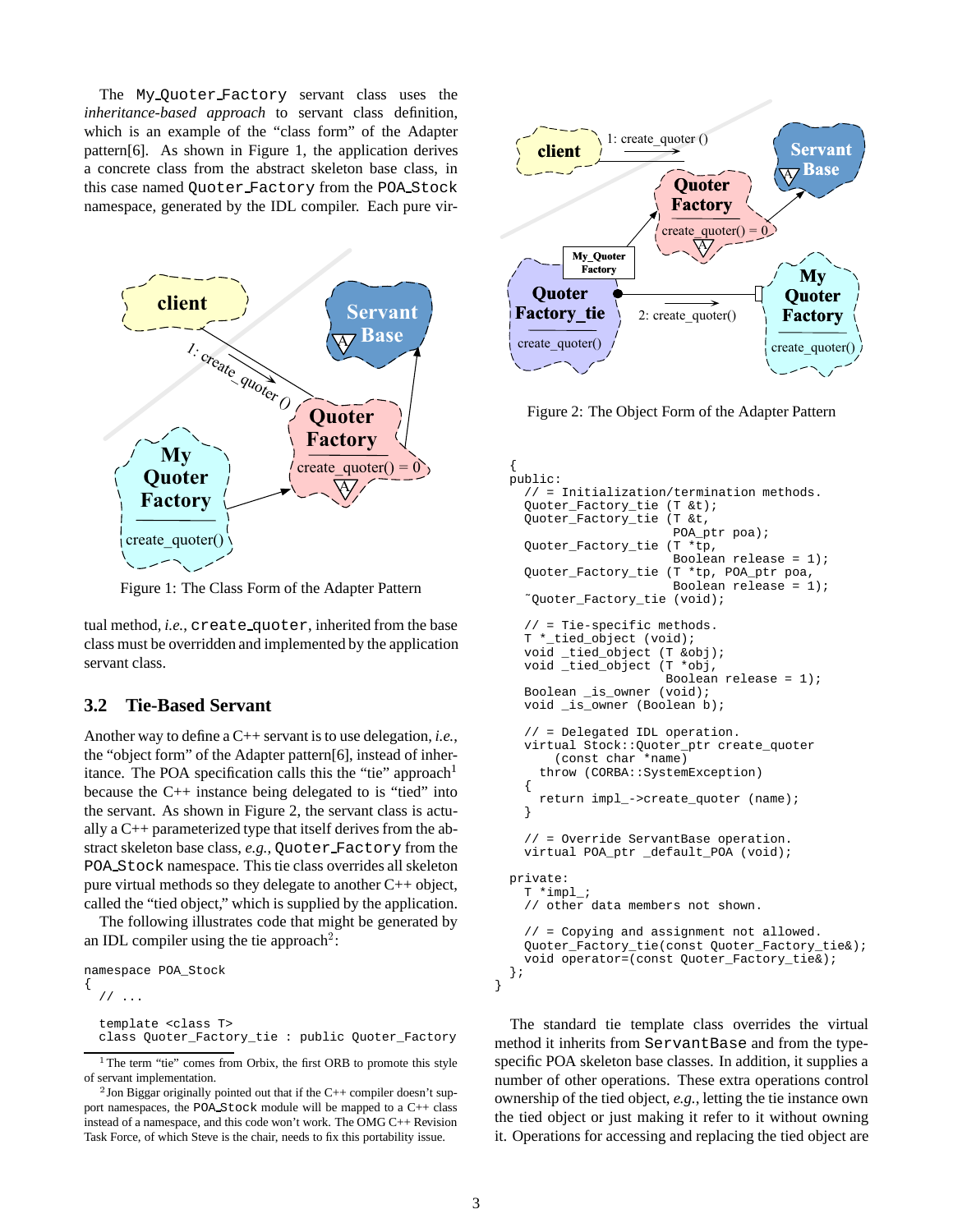also provided.

With respect to POA terminology, it's the instance of the tie template class that is the servant, not the tied object. This is because it's the tie template class instance that derives from ServantBase, allowing it to be registered as a servant with the POA. Internally, POA implementations maintain a map of servants that are registered by applications. At run-time this map is used by the POA to demultiplex incoming client requests to the appropriate servant [7].

The main purpose of ties is to allow classes that aren't related to skeletons by inheritance, *i.e.*, the tied objects, to implement CORBA object operations. For each operation they supply, they expect the tied object to have a method with exactly the same signature. Thus, a common criticism leveled against ties is that they're not as flexible as they might seem to be. In particular, it is unlikely that the signature of a non-CORBA class will serendipitously match the signature of the tie class.

The problem with signature mismatches can be alleviated somewhat for the IDL-to-C++ mapping using the Adapter pattern [6]. One application of the Adapter pattern uses C++ *template specializations*. For example, if we had an existing class called Stock Factory, with a method called create instead of create quoter, we could specialize the Quoter Factory tie implementation of the create quoter operation, as follows:

```
Stock::Quoter_ptr
Quoter_Factory_tie<Stock_Factory>::create_quoter
  (const char *name)
{
  return impl_->create (name);
}
```
Though it requires manual intervention, C++ template specialization allows application developers to adapt the tie parameterized type to conform with interfaces of myriad tied object implementations. Of course, if the application requires specializing each and every tie operation to correctly adapt to the class of the tied object, other variants of the Adapter pattern can be applied to integrate legacy C++ classes with generated POA tie templates. For instance, it may be easier to just use the inheritance-based approach and write a custom tie using the class form of the Adapter pattern.

#### **3.3 Implementing the Server Program**

Regardless of whether we use the inheritance or the tie approach for integrating automatically-generated skeletons with servant classes, the servant methods can be written generically. For instance, a C++ programmer could define the create quoter method for the My Quoter Factory class as follows:

```
Stock::Quoter_ptr
My_Quoter_Factory::create_quoter (const char *name)
{
  POA_Stock::Quoter *quoter;
```

```
if (strcmp (name, "Dow Jones") == 0)
    quoter = new Dow_Jones_Quoter;
 else if (strcmp (name, "Reuters") == 0)
    // Dynamically allocate a new object.
    quoter = new Reuters_Quoter;
 else // ...
 // This call will create a Stock::Quoter_ptr
 // object reference and register the servant
 // with its default_POA.
 return quoter->_this ();
};
```
The main program for our stock quote server could be defined as follows, assuming we use the tie approach:

```
typedef POA_Stock::Quoter_Factory_tie
          <My_Quoter_Factory>
        MY_QUOTER_FACTORY;
void main (int argc, char *argv[])
{
 ORB Manager orb manager (argc, argv);
  // Dynamically create the "tied object."
 My_Quoter_Factory *qf = new My_Quoter_Factory;
  // Create the "tie servant."
 MY_QUOTER_FACTORY factory (qf);
  // Explicitly register the servant with the POA.
  orb_manager.activate (&factory);
  // Block indefinitely waiting for incoming
  // invocations and dispatching method callbacks.
  orb_manager.run ();
  // After run() returns, the ORB has shutdown.
}
```
Note how our server is simplified with the help of the following ORB Manager class:

```
class ORB_Manager
  // = TITLE// Helper class for simple ORB/POA
  // initialization and registering servants
  // with the POA. Works with standard OMG
  // POA interface.
{
public:
  // Initialize the ORB manager.
  ORB_Manager (int argc, char *argv[]) {
    orb_ = CORBA::ORB_init (argc, argv);
    CORBA::Object_var obj =
      orb->resolve_initial_references ("RootPOA");
    poa_ = PortableServer::POA::_narrow (obj.in ());
   poa_manager_ = this->poa_->the_POAManager ();
  }
  // Register <servant> with the <poa_>.
  void activate (PortableServer::Servant servant) {
    PortableServer::ObjectId_var id =
     poa_->activate_object (servant);
  }
  // Run the main ORB event loop.
  void run (void) {
   poa_manager_->activate ();
    orb_->run ();
  }
private:
 CORBA::ORB_var orb_;
  PortableServer::POA_var poa_;
  PortableServer::POA_Manager_var poa_manager_;
};
```
<sup>//</sup> Select the desired subclass of Quoter.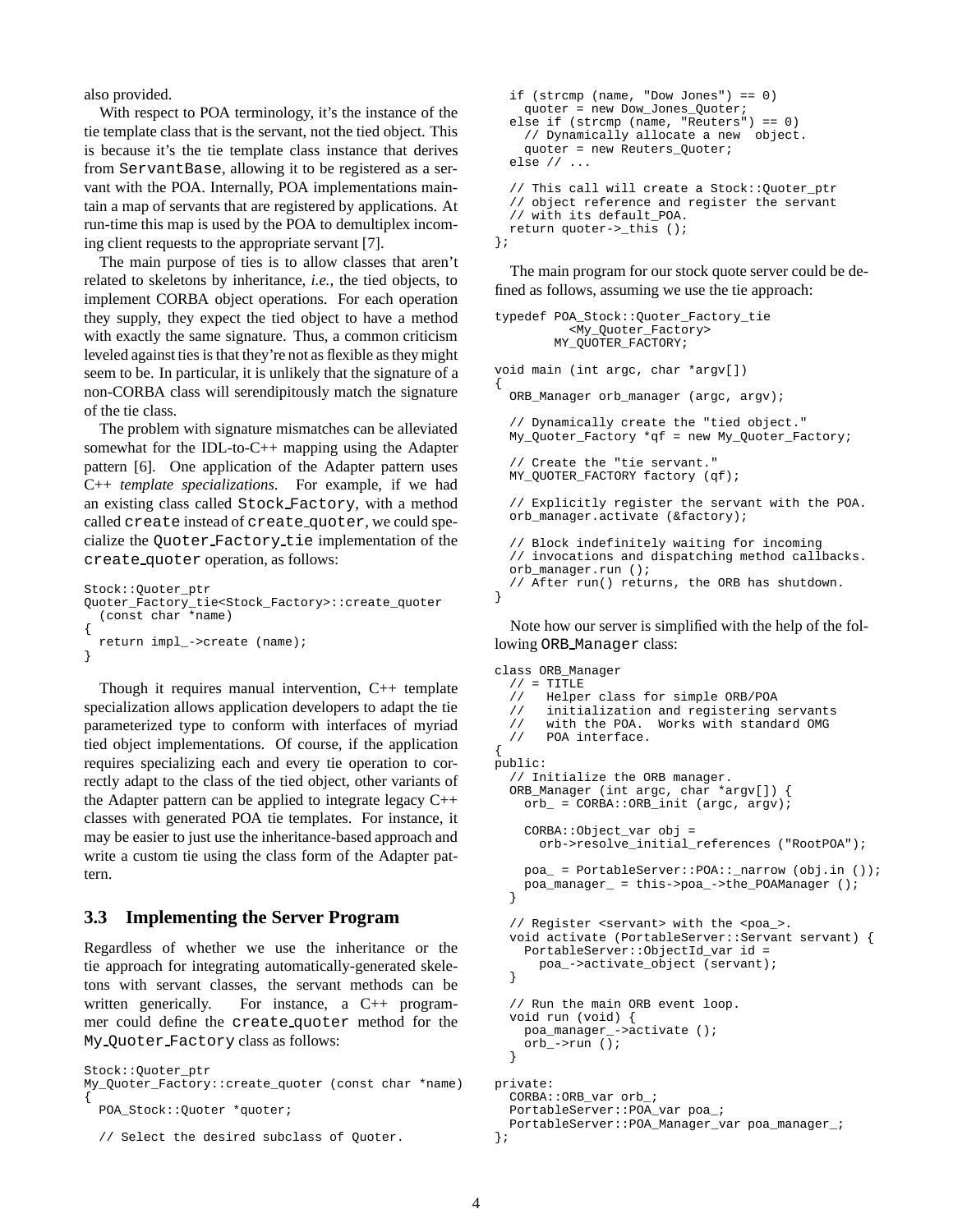Not only does this class simplify common use-cases of the POA, but it also can be used to alleviate portability issues while ORB vendors transition from the BOA to the POA. For example, the following implementation of ORB Manager works with Orbix, which currently supports the BOA rather than the POA specification:

```
class ORB_Manager
  // = TITLE// Helper class for simple ORB/POA
  // initialization and registering
  // servants with the POA. Works<br>// with Orbix BOA interface.
       with Orbix BOA interface.
{
public:
  // Initialize the ORB manager.
  ORB_Manager (int argc, char *argv[]) {
    // First argument is assumed to be
    // server name.
    svr_name_ = argv[1];}
  void activate (void *servant) {
    // Nothing to do, since servant base
    // class constructor performs activation
    // when the servant is created.
  }
  // Run the main ORB event loop.
  void run (void) {
    CORBA::Orbix.impl_is_ready (svr_name_);
  }
private:
  char *svr_name_;
};
```
# **4 Collocation Issues**

One of the most significant benefits of the POA specification is that it defines standard names for stubs, skeletons, and servant classes. It also defines how these entities are related and how to integrate them with application code. The earlier BOA specification did not define these names and relationships explicitly, which made it hard to write portable CORBA server applications.

This section outlines the improvements provided by the POA and illustrates how they can be applied to enable efficient *collocation* of clients and servants. Collocation optimizes away network transport overhead when clients and servants are configured into the same address space.

If you look carefully at the My Quoter Factory you'll notice some interesting naming conventions for the Stock module namespace:

```
class My_Quoter_Factory :
 public POA_Stock::Quoter_Factory
{
public:
  // ...
  virtual Stock::Quoter_ptr create_quoter
      (const char *name)
    throw (CORBA::SystemException);
  // \dots};
```
In particular, note how the Quoter Factory class is qualified by a POA Stock prefix, whereas the Quoter ptr is simply qualified by a Stock prefix. There two general reasons for these seemingly curious naming conventions:

**1. Pure clients:** One benefit of the use of separate namespaces for client-side and server-side definitions is the ability to define *pure clients*. Pure client applications contain no CORBA objects and perform no server functions. Therefore, they need not include definitions for unused server-side classes and data types. This results in pure client applications with smaller memory footprints.

**2. Collocation support:** Contemporary ORBs often utilize direct pointers to servants when the target object is located in the same process as the invoking client. This optimization uses a very efficient virtual method dispatch to invoke the operation on the collocated target object. The POA naming conventions allow servants to be separated completely from the object reference class hierarchy, thereby facilitating collocation. Figure 3 illustrates the distinction between these two hierarchies.



Figure 3: Client-side and Server-side POA Mappings

The left half Figure 3 shows the object reference C++ class hierarchy. This hierarchy has as its root the C++ class representing CORBA::Object, which is the base of all OMG IDL interfaces. Most ORB implementations implement object references as pointers to these class types. The right half of the figure shows the corresponding skeleton  $C++$  class hierarchy. Note that all by the My Quoter Factory are generated by the IDL compiler.

ORB implementations are allowed, but not required, to have their skeletons derive from CORBA: : Object. There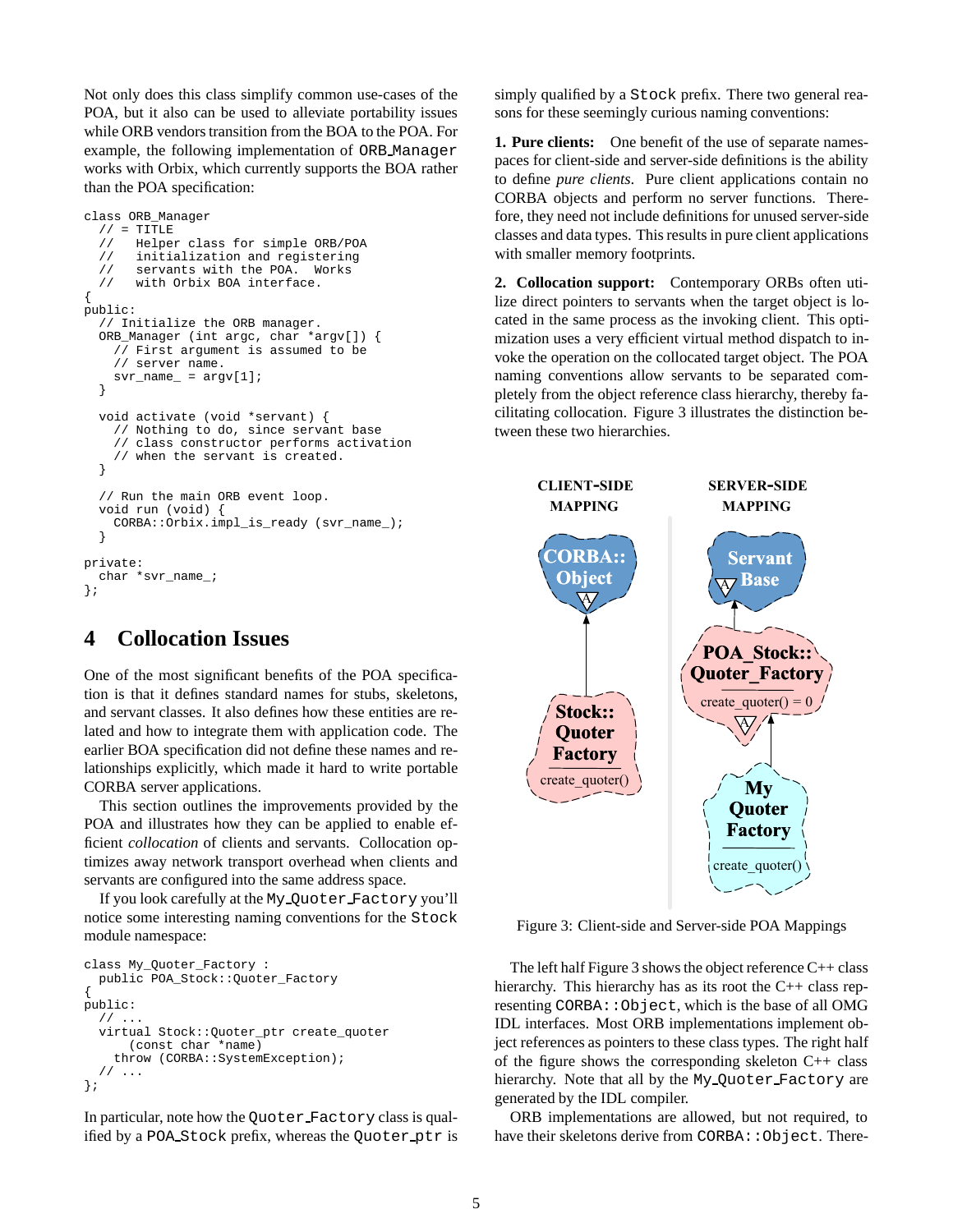fore, portable applications must assume that no such derivation exists, *i.e.*, that skeletons are not part of the object reference C++ class hierarchy. In particular, taking the address of a servant and using it as a collocated object reference is not portable.

This restriction may seem unusual because existing BOA implementations of popular contemporary ORBs like Orbix and VisiBroker *do* derive their skeleton classes from the corresponding object reference classes. Thus, application developers often wonder why the OMG chose a different model for POA skeletons. The remainder of this section explains why POA skeletons are separate from the CORBA::Object class hierarchy.

#### **4.1 Multi-object Servants**

With the POA, a single servant may incarnate multiple CORBA objects. Therefore, taking the address of a servant derived from such a skeleton, or otherwise using implicit C++ conversion mechanisms to convert it to an object reference, results in an ambiguity problem: it is impossible to know which CORBA object incarnated by the servant is referred to by such an object reference. Furthermore, there is no way to prevent this error, because it relies solely on the C++ conversion of a pointer to derived servant class to a pointer to a base object reference class. C++ (correctly) provides no hooks to allow a user to prevent or verify that such conversions should be allowed to take place.

The scalability afforded by allowing a single servant to incarnate multiple CORBA objects was deemed by the POA designers<sup>3</sup> to be far more important than allowing implicit conversions of servants to object references.

#### **4.2 Collocation Transparency**

Although collocation bypasses the relatively slow delivery of the request via the network protocol stack, it can cause subtle problems related to the transparency of collocation optimizations. For instance, a collocated client may be left holding a dangling pointer when a CORBA object is destroyed. Likewise, a servant can be deleted out from under a request while an invocation is in progress. Moreover, certain POA features may not function correctly. In particular, the POACurrent interface (which allows servant to determine which POA and ObjectId it was invoked for) and the POAManager (which allows servers to hold or discard incoming requests for servants) will not behave properly if a client holds a direct pointer to its collocated servant.

Recent changes to CORBA and its services also affect collocation transparency. For instance, the OMG Security Service[8] officially introduced to the CORBA specification the notion of *interceptors*, which are examples of the Chain of Responsibility pattern [6]. Interceptors greatly enhance ORB flexibility by separating request processing from the

traditional ORB networking mechanisms required to send and receive requests and replies.

The CORBA interceptor concepts are based on Marc Shapiro's work on flexible bindings[9], and on Orbix filters, which were the first application of Shapiro's work to CORBA-based systems. Other ORB vendors such as Sun and Borland/Visigenic now support interceptors as well.

Interceptors are intimately tied into the connection between the client and server. Therefore, they can affect the contents of CORBA requests and replies as they're exchanged. For example, a client-side *security interceptor* might transparently add authorization information to a request before it leaves the client process. The matching server-side security interceptor in the receiving server would verify that the client is authorized to invoke requests on the target object before the request is dispatched. If authorization fails, the request should be rejected.

Another example of an interceptor is a *transaction interceptor*. This interceptor adds a transaction ID to a request before it leaves the client. The corresponding server-side transaction interceptor then ensures that the request is dispatched to the target object within the context of that particular transaction.

Interceptors work because they are (transparently) interposed between the client and the target object. Therefore, for collocated client and target servant to work properly, interceptors must still perform their duties. For example, an application should not have to perform extra work to ensure that invocations on local objects were correctly included as part of a distributed transaction.

Clearly, if object references to collocated objects were direct pointers to servants, no interceptors could be invoked by the ORB for operations on local objects. Such a design would result in a loss of local/remote transparency.

## **4.3 Object-oriented Typesystem Conformance**

In the object-oriented programming paradigm, inheritance signifies that a derived type can be used where a base type is expected. In other words, a Derived class "IS-A" Base class, *i.e.*, a derived type completely fulfills the interface of each of its base types.

Our last two columns have focused on the significant differences between a CORBA object and a programming language servant. For instance, one difference is that a single servant can incarnate multiple CORBA objects. Such differences make it clear that a subclass of Servant does not have an IS-A relationship with CORBA::Object. Therefore, inheritance of POA skeletons from the CORBA::Object class hierarchy does not follow widely-accepted OOP principles with respect to inheritance.

<sup>&</sup>lt;sup>3</sup> Steve is one of those designers, so we're not just guessing here!